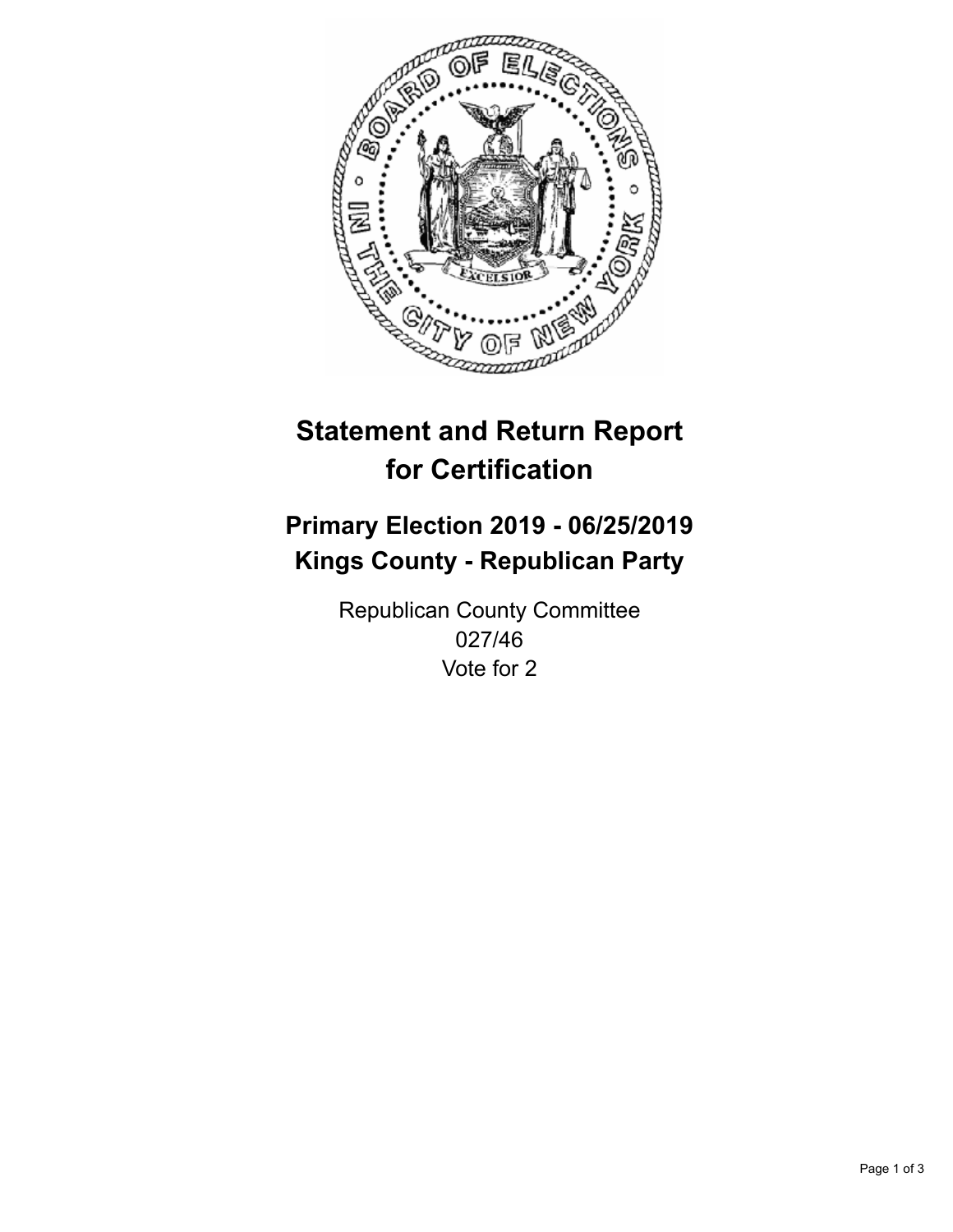

## **Assembly District 46**

| <b>PUBLIC COUNTER</b>                                    | 35       |
|----------------------------------------------------------|----------|
| <b>MANUALLY COUNTED EMERGENCY</b>                        | 0        |
| ABSENTEE / MILITARY                                      |          |
| AFFIDAVIT                                                | $\Omega$ |
| <b>Total Ballots</b>                                     | 36       |
| Less - Inapplicable Federal/Special Presidential Ballots | 0        |
| <b>Total Applicable Ballots</b>                          | 36       |
| <b>LARISA LERNER</b>                                     | 24       |
| <b>JOHN T. EMHOFF</b>                                    | 22       |
| <b>JACOB J. BASSIL</b>                                   | 5        |
| <b>KEVIN R. MCCARTHY</b>                                 | 8        |
| <b>Total Votes</b>                                       | 59       |
| Unrecorded                                               | 13       |